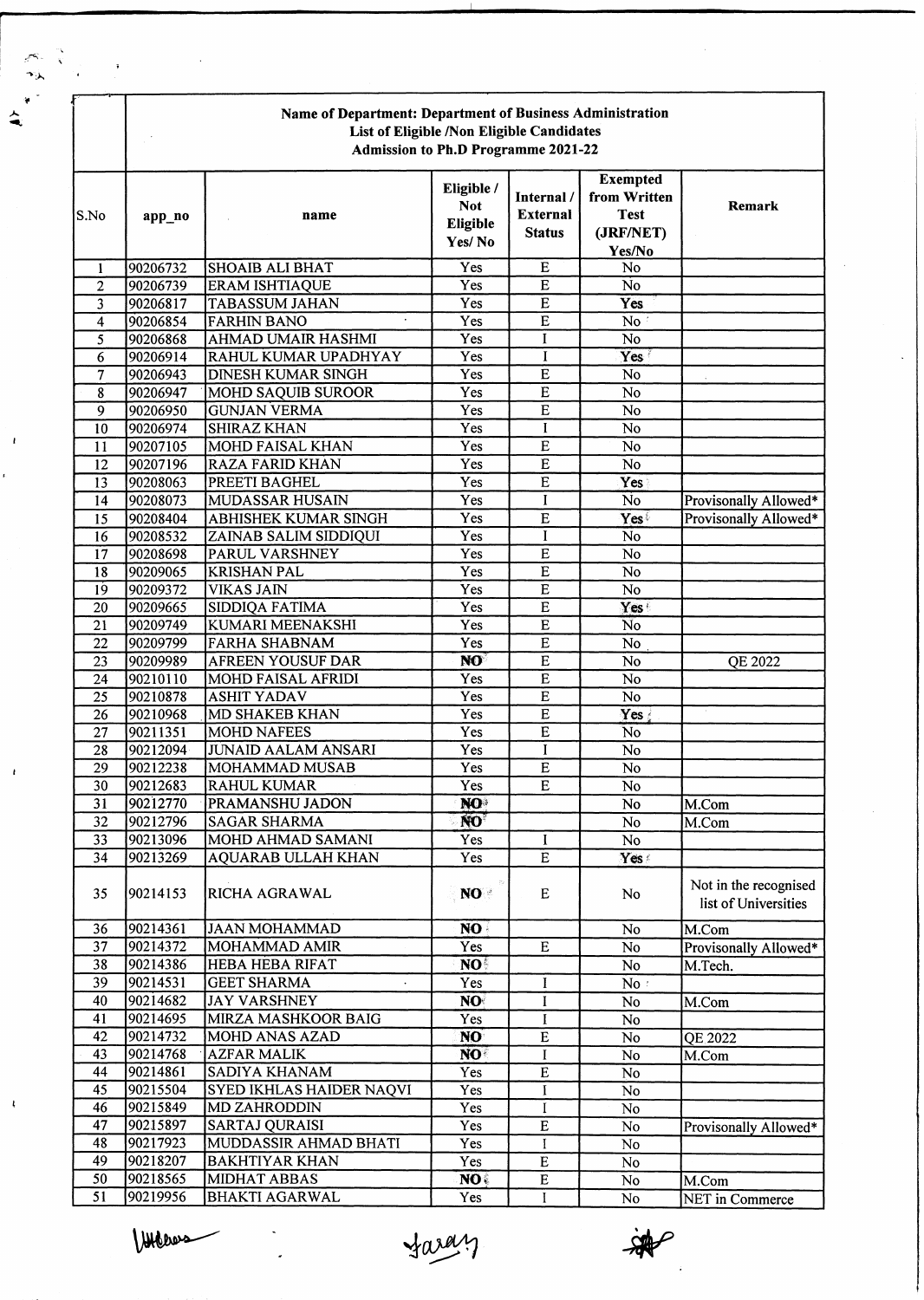| $\sim$ 1        |                      |                                                     |                        |                         | ÷                |                                                        |
|-----------------|----------------------|-----------------------------------------------------|------------------------|-------------------------|------------------|--------------------------------------------------------|
|                 |                      |                                                     | Yes                    | $\mathbf{I}$            | No               |                                                        |
| 52              | 90221271<br>90221831 | <b>SYED YAWAR ALI</b><br><b>ZULFIKAR ALI BHUTTO</b> | $\overline{\text{NO}}$ | $\mathbf{I}$            | No               | <b>MHRM</b>                                            |
| 53<br>54        | 90222318             | <b>NANDAN KUMAR</b>                                 | Yes                    | $\mathbf I$             | No               |                                                        |
| $\overline{55}$ | 90224498             | <b>KANEEZA TAHIRA ZAIDI</b>                         | Yes                    | $\overline{E}$          | No               |                                                        |
| $\overline{56}$ | 90224883             | <b>MISBAH AHMED</b>                                 | Yes                    | I                       | No               |                                                        |
| 57              | 90224968             | <b>ZISHAN HASSAN</b>                                | Yes                    | I                       | Yes <sup>#</sup> | <b>JRF</b>                                             |
| 58              | 90227051             | <b>SUMAN RAJPOOT</b>                                | $\overline{Yes}$       | $\overline{E}$          | No               |                                                        |
| $\overline{59}$ | 90228745             | ZUHAIB KHURSHEED                                    | Yes                    | E                       | $\overline{No}$  |                                                        |
| 60              | 90229849             | MOHD MUKARRAM                                       | Yes                    | I                       | No               |                                                        |
| 61              | 90231017             | <b>HIRDESH BHARADWAJ</b>                            | NO.                    | I                       | $\overline{No}$  | <b>MHRM</b>                                            |
| 62              | 90231744             | <b>ARIBA HUSAIN</b>                                 | Yes                    | I                       | No               | Graduation <50%<br>(Physically challenged<br>category) |
| 63              | 90234071             | <b>MAROOFA AHMED</b>                                | Yes                    | $\overline{E}$          | No               | Provisonally Allowed*                                  |
| 64              | 90234154             | <b>SAQUIB SHAMS</b>                                 | Yes                    | $\bf{I}$                | No               |                                                        |
| 65              | 90234196             | <b>RACHNA KAUSHIK</b>                               | Yes                    | $\overline{E}$          | No               |                                                        |
| 66              | 90236765             | <b>INDRAJEET SINGH</b>                              | Yes                    | $\bf E$                 | Yes              | Provisonally Allowed*                                  |
| 67              | 90237458             | <b>TANWEER ALAM</b><br>$\ddot{\phantom{0}}$         | Yes                    | I                       | Yes :            |                                                        |
| 68              | 90238408             | MOHD IZHAR UL ISLAM                                 | Yes                    | I                       | Yes              |                                                        |
| 69              | 90239018             | AMANULRAHAMAN                                       | Yes                    | $\bf{I}$                | Yes              |                                                        |
| 70              | 90239570             | MOHAMMAD SALEEM                                     | Yes                    | $\overline{E}$          | $\overline{No}$  | Provisonally Allowed*                                  |
| 71              | 90240790             | <b>SHABNAM IBRAHIM</b>                              | Yes                    | $\overline{E}$          | No               |                                                        |
| 72              | 90241097             | <b>MOHD FAIZAN ASHRAF</b>                           | Yes                    | $\mathbf I$             | Yes              |                                                        |
| $\overline{73}$ | 90241712             | <b>SHADAB HUSSAIN</b>                               | $\overline{Yes}$       | I                       | Yes              |                                                        |
| 74              | 90242110             | <b>TABISH ALI HASHMI</b>                            | Yes                    | E                       | $\overline{No}$  |                                                        |
| $\overline{75}$ | 90242293             | MOHD TATHEER SABIR KHAN                             | Yes                    | $\overline{I}$          | $\overline{No}$  |                                                        |
| $\overline{76}$ | 90242562             | <b>FALAK KHAN</b>                                   | Yes                    | $\bf{I}$                | No               |                                                        |
| 77              | 90242655             | <b>AHMAD MIYAN</b>                                  | Yes                    | $\overline{E}$          | $\overline{No}$  |                                                        |
| 78              | 90243452             | <b>NIDA FATIMA</b>                                  | Yes                    | I                       | No               |                                                        |
| 79              | 90243913             | <b>ANAYATULLAH</b>                                  | Yes                    | I                       | No               | Provisonally Allowed*                                  |
| 80              | 90244135             | <b>TUBA SHAIKH</b>                                  | Yes                    | I                       | $\overline{No}$  |                                                        |
| 81              | 90244525             | <b>BENJEER USMANI</b>                               | Yes                    | $\mathbf I$             | $\overline{N}$   | Provisonally Allowed*                                  |
| 82              | 90244797             | <b>MOHD DANISH</b>                                  | Yes                    | $\mathbf I$             | No               |                                                        |
| 83              | 90245429             | <b>VIZAN KHAN</b>                                   | Yes                    | $\bf{I}$                | $\overline{No}$  |                                                        |
| 84              | 90245471             | <b>JYOTSNA VERMA</b>                                | Yes                    | $\mathbf E$             | No               |                                                        |
| 85              | 90245987             | <b>FARAH JOHRI</b>                                  | Yes                    | $\overline{E}$          | Yes <sub>1</sub> |                                                        |
| 86              | 90246606             | <b>AREEBA NASEER</b>                                | Yes                    | I                       | <b>No</b>        |                                                        |
| 87              | 90247582             | <b>RAJAT VARSHNEY</b>                               | NO                     | I                       | No               | <b>MIRM</b>                                            |
| 88              | 90247964             | <b>ANIF KHAN</b>                                    | Yes                    | I                       | $\overline{No}$  |                                                        |
| 89              | 90248051             | <b>SHEEBA</b>                                       | Yes                    | $\bf{I}$                | No               |                                                        |
| 90              | 90248111             | VARISHA KHAN*                                       | Yes                    | E                       | No               | Provisonally Allowed*                                  |
| 91              | 90248457             | PRIYABRATA SWAIN                                    | Yes                    | $\mathbf E$             | No               | Provisonally Allowed*                                  |
| 92              | 90248506             | MOHAMMAD ASHRAF                                     | Yes                    | $\bf{I}$                | No               |                                                        |
| 93              | 90248731             | MOHAMMAD ZAIN KHAN<br><b>MOHD UMAIR RASHID</b>      | Yes                    | $\mathbf I$             | No               |                                                        |
| 94              | 90248873             | <b>RASHID SAFIR</b>                                 | NO                     | $\mathbf I$             | No               | <b>MHRM</b>                                            |
| 95              | 90248910             |                                                     | Yes                    | $\mathbf I$             | No               |                                                        |
| 96              | 90249293             | TAYYABA MASARRAT<br>MOHAMMAD RAGHIB SAYEED          | Yes<br>Yes             | $\overline{E}$<br>I     | No               |                                                        |
| 97<br>98        | 90249486<br>90250011 | <b>SHAHIDA ANSAR</b>                                | Yes                    | I                       | Yes:<br>Yes      |                                                        |
| 99              | 90250340             | <b>SHAHRAF AHSAN</b>                                | Yes                    | Ι                       | N <sub>o</sub>   |                                                        |
| 100             | 90250350             | <b>GULSHAN SAGHEER</b>                              | Yes                    | $\mathbf E$             | Yes .            |                                                        |
| 101             | 90251330             | MOHD TANZEEL                                        | Yes                    | ${\bf E}$               | No               |                                                        |
| 102             | 90251469             | SHOHRAT FATIMA                                      | Yes                    | $\overline{E}$          | Yes &            |                                                        |
| 103             | 90251555             | <b>KALIDAS KAMAN</b>                                | Yes                    | $\overline{E}$          | <b>No</b>        |                                                        |
| 104             | 90251575             | SYED MOHAMMED WASIF                                 | Yes                    | I                       | No.              |                                                        |
| 105             | 90251675             | <b>KM PRIYA</b>                                     | Yes                    | $\overline{E}$          | No               | NET not legible                                        |
| 106             | 90251699             | <b>ATTA MOHAMMED</b>                                | Yes                    | I                       | No               | Provisonally Allowed*                                  |
| 107             | 90252260             | <b>NIDA SHAIKH</b>                                  | Yes                    | I                       | No               |                                                        |
| 108             | 90252379             | <b>TABASSUM</b>                                     | Yes                    | $\mathbf I$             | No               |                                                        |
| 109             | 90252919             | <b>MOHD IRFAN PATHAN</b>                            | Yes                    | $\overline{E}$          | $\overline{No}$  |                                                        |
| 110             | 90253105             | HAJRAH HAFEEZ USMANU                                | Yes                    | $\overline{\textbf{E}}$ | No               |                                                        |
| 111             | 90253286             | <b>SHEEMA KHAN</b>                                  | Yes                    | $\bf{I}$                | No               |                                                        |
|                 |                      |                                                     |                        |                         |                  |                                                        |

Wildes

 $\mathcal{A}$ 

à

 $\lambda$ 

 $\mathbf{r}$ 

 $\frac{1}{2}$ 

 $\bar{t}$ 

faray

 $\frac{1}{\sqrt{2}}$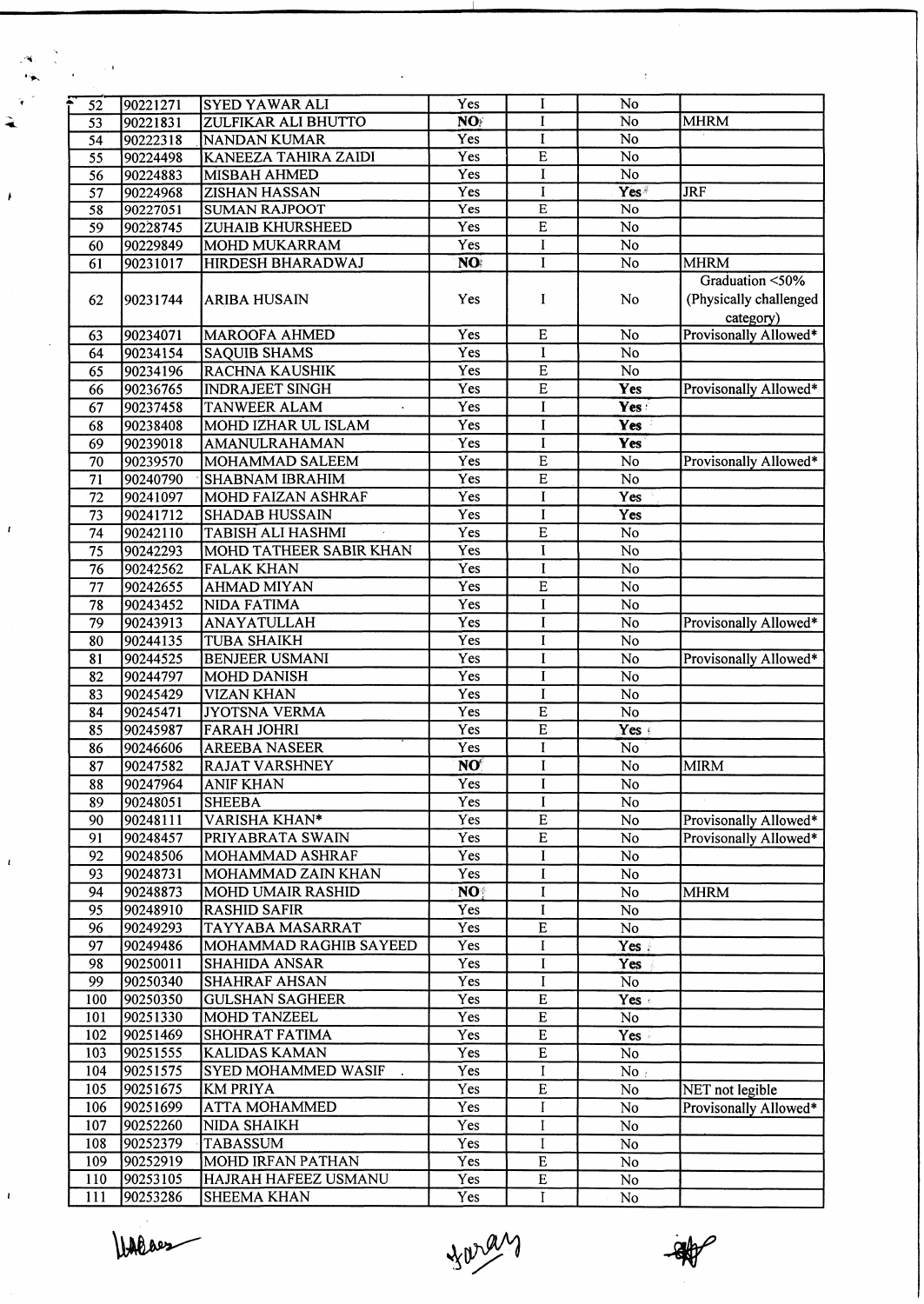| $\overline{112}$ | 90253598 | <b>RAHIL FEROZ</b>       | NO              | I              | No                     | QE 2022               |
|------------------|----------|--------------------------|-----------------|----------------|------------------------|-----------------------|
| 113              | 90253600 | <b>TAJUDDIN</b>          | Yes             | I              | No                     |                       |
| 114              | 90253660 | <b>MOHD SAUD KHAN</b>    | NO <sup>t</sup> | $\mathbf I$    | $\overline{No}$        | <b>MIRM</b>           |
| 115              | 90253789 | <b>SONALI SINGH</b>      | Yes             | $\mathbf{I}$   | No.                    | Provisonally Allowed* |
| 116              | 90254005 | AMANULRAHAMAN            | Yes             | $\overline{E}$ | Yes :                  |                       |
| 117              | 90254458 | <b>WAIZ KHAN</b>         | Yes             | I              | <b>No</b>              |                       |
| 118              | 90254569 | <b>MAJHAR MOHSIN</b>     | Yes             | I              | No                     |                       |
| 119              | 90254807 | <b>MARIA HASAN</b>       | Yes             | $\mathbf E$    | No                     |                       |
| 120              | 90254891 | MOHAMMAD SHAHRUKH        | NO.             | I              | No                     | <b>MTTM</b>           |
| 121              | 90255009 | <b>FATMA SIFAT</b>       | Yes             | ${\bf E}$      | $\rm No$               |                       |
| 122              | 90255133 | <b>SONIYA SUMBUL</b>     | NO              | $\overline{E}$ | No <sup>1</sup>        | <b>QE 2022</b>        |
| 123              | 90255310 | <b>MOHD ZAIN ABRAR</b>   | Yes             | I              | No                     |                       |
| 124              | 90255348 | MOHD FARHAN JAVED        | NO <sup>3</sup> | I              | $\overline{No}$        | <b>MHRM</b>           |
| 125              | 90255524 | <b>ASRA NAAZ</b>         | Yes             | $\mathbf I$    | No                     |                       |
| 126              | 90255571 | <b>SADAF NAZLI</b>       | Yes             | $\overline{E}$ | $\overline{No}$        |                       |
| $\overline{127}$ | 90255768 | SAMEER AHMAD SIDDIQUI    | Yes             | I              | Yes                    |                       |
| 128              | 90255809 | <b>AFREEN</b>            | Yes             | I              | No                     |                       |
| 129              | 90256014 | MOHD AFFAN KHAN          | Yes             | I              | Yes -                  |                       |
| 130              | 90256027 | <b>NAHEED FATIMA</b>     | Yes             | I              | No                     |                       |
| 131              | 90256183 | <b>SHALLEY WAHAB</b>     | NO:             | I              | No                     | M.Com                 |
| 132              | 90258464 | <b>SIDRA</b>             | Yes             | I              | No                     |                       |
| 133              | 90261565 | <b>ALIZA</b>             | Yes             | ${\bf E}$      | $\rm No$               |                       |
| 134              | 90261813 | <b>RAHEMEEN RAZA</b>     | Yes             | I              | No                     |                       |
| 135              | 90262052 | <b>MOHD SAIF</b>         | Yes             | I              | No                     |                       |
| 136              | 90262699 | <b>NISHAT</b>            | NO <sup>3</sup> | I              | No                     | M.Com                 |
| 137              | 90268725 | RAN VIJAI UPADHYA        | Yes             | E              | No                     |                       |
| 138              | 90276550 | MD AFTAB AHMED KHAN      | NO <sup>®</sup> | $\overline{E}$ | No                     | <b>QE 2022</b>        |
| 139              | 90282737 | <b>MD AJAZ RAB</b>       | Yes             | $\overline{E}$ | N <sub>o</sub>         |                       |
| 140              | 90294037 | SONIYA KUMARI            | Yes             | $\overline{E}$ | No                     |                       |
| 141              | 90294288 | <b>CHAND MIYA</b>        | Yes             | $\overline{E}$ | No                     |                       |
| 142              | 90297552 | <b>NEETESH BAGHEL</b>    | Yes             | $\overline{E}$ | No                     |                       |
| 143              | 90298896 | RAKHSHENDAH SADAF        | Yes             | I              | No                     |                       |
| 144              | 90299568 | <b>ZOYA KHALID</b>       | NO <sup>1</sup> | $\mathbf{I}$   | No                     | QE 2022               |
|                  |          |                          |                 |                |                        | M.Com, NET in         |
| 145              | 90301481 | ARSHAD ALI SIDDIQUI      | <b>NO</b>       |                | No                     | Commerce              |
| 146              | 90303805 | <b>SUMERA MALIK</b>      | Yes             | $\overline{E}$ | No                     |                       |
| 147              | 90304380 | <b>AMIT KUMAR</b>        | NO:             | $\mathbf I$    | N <sub>o</sub>         | QE 2022               |
| 148              | 90304615 | MOHD WAQAR RANA          | NO              | 1              | No                     | <b>MHRM</b>           |
| 149              | 90305166 | <b>IBRAHIM FAROOQUI</b>  | Yes             | I              |                        |                       |
|                  |          |                          | Yes             | E              | $\mathbf{N}\mathbf{o}$ | Provisonally Allowed* |
| 150              | 90305496 | <b>RESHMA KHATOON</b>    |                 |                | No                     |                       |
| 151              | 90307584 | ALMAS ANSARI             | Yes             | I              | No                     |                       |
| 152              | 90307587 | <b>EMAD RASHID</b>       | Yes             | $\bf{I}$       | No                     |                       |
| 153              | 90309007 | <b>SABOOR AHMAD KHAN</b> | Yes             | I              | No                     | Provisonally Allowed* |
| 154              | 90309409 | <b>KULSOOM ZAIDI</b>     | Yes             | $\mathbf E$    | No                     |                       |
| 155              | 90311126 | MANAV CHHABRA            | Yes             | I              | No                     |                       |
| 156              | 90311575 | <b>FARZAN SULTAN</b>     | Yes             | $\mathbf E$    | $\rm No$               | Provisonally Allowed* |
| 157              | 90312095 | <b>ADNAN ASIF TAIMY</b>  | Yes             | Е              | $\rm No$               |                       |

\*Provisionally allowed to appear in the test, subject to the **California** the production of the required documents at the time of **interview (in case they qualify).**

*<\$j>\*

**Coordintor Ph.D Programme**

 $\alpha$ **hairper**  $\sum_{k=1}^{N}$  Department of Business Administration

**^i^hairperson O/o Business Administration** A.M.U., Aligarh

**Verifying Officer:**

Mouray<br>FAP<br>Jaray<br>Jole 12  $\overline{\mathbf{c}}$  $\overline{\mathbf{3}}$ 

**M**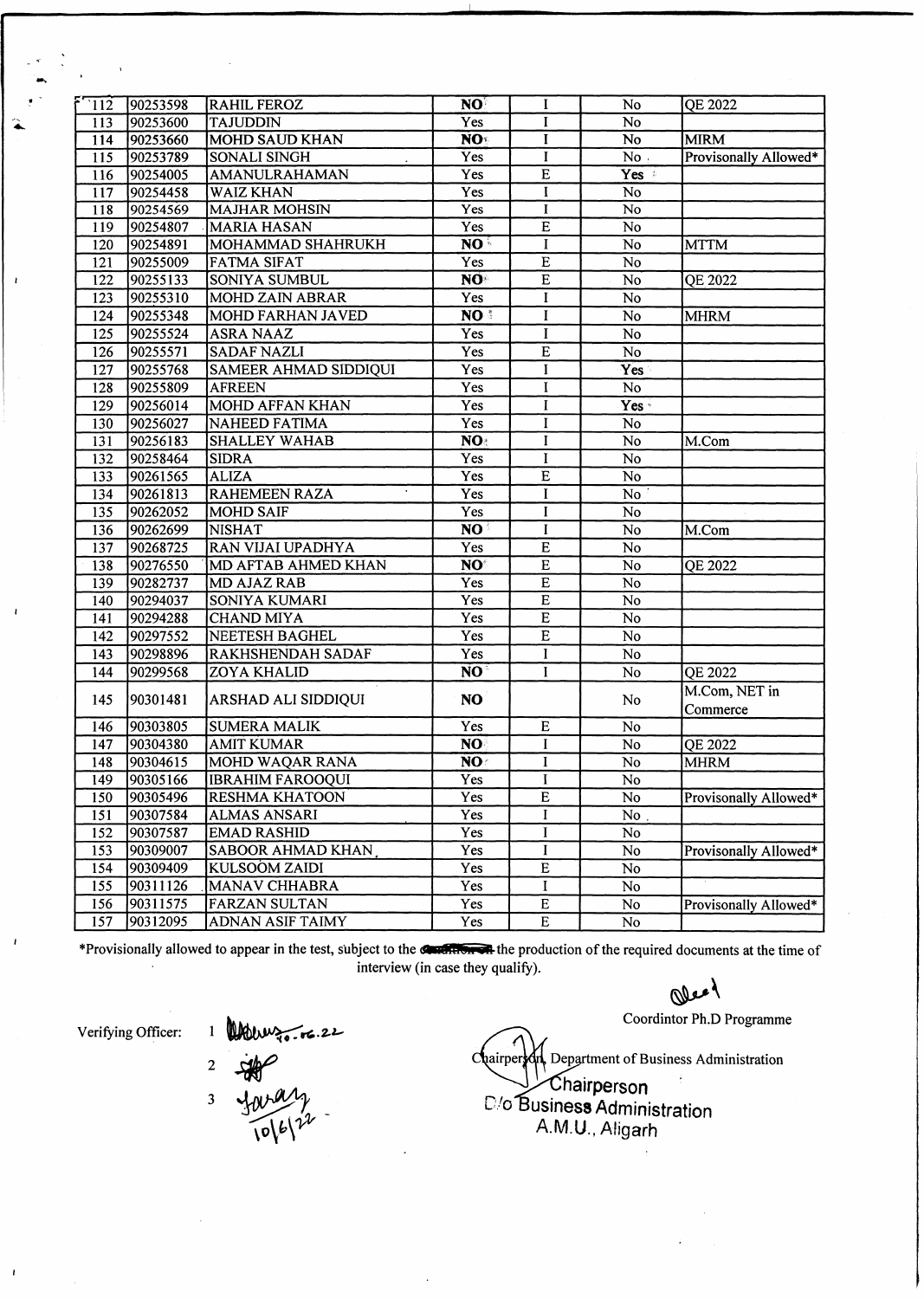|       | Name of Department: Department of Business Administration<br>List of Eligible /Non Eligible Candidates<br>Admission to Ph.D Programme 2021-22 |                       |                                                |                                         |                                                             |                        |  |
|-------|-----------------------------------------------------------------------------------------------------------------------------------------------|-----------------------|------------------------------------------------|-----------------------------------------|-------------------------------------------------------------|------------------------|--|
| lS.No | app no                                                                                                                                        | name                  | Eligible /<br><b>Not</b><br>Eligible<br>Yes/No | Internal /<br>External<br><b>Status</b> | <b>Exempted</b><br>form<br>Written<br><b>Test</b><br>Yes/No | Remark                 |  |
|       |                                                                                                                                               | 90254885 Mariyam Asim | Yes.                                           | E                                       | No.                                                         |                        |  |
| 2     |                                                                                                                                               | 90231329 Rohit Kumar  | Yes                                            | Ε                                       | <b>YES</b>                                                  | Provisionally Allowed* |  |

\*Provisionally allowed subject to the condition that the candidate produces the required documents before appearing in the interview.

> Prof. Valeed Ahmad Ansari Coordintor Ph.D Programme

Verifying Officer:

 $\frac{1}{2}$  Whenever  $\frac{1}{4}$  (or  $\frac{1}{2}$ 3

**Chairperspn** D/o Business Administration  $\sim$ A.M.U., Aligarh